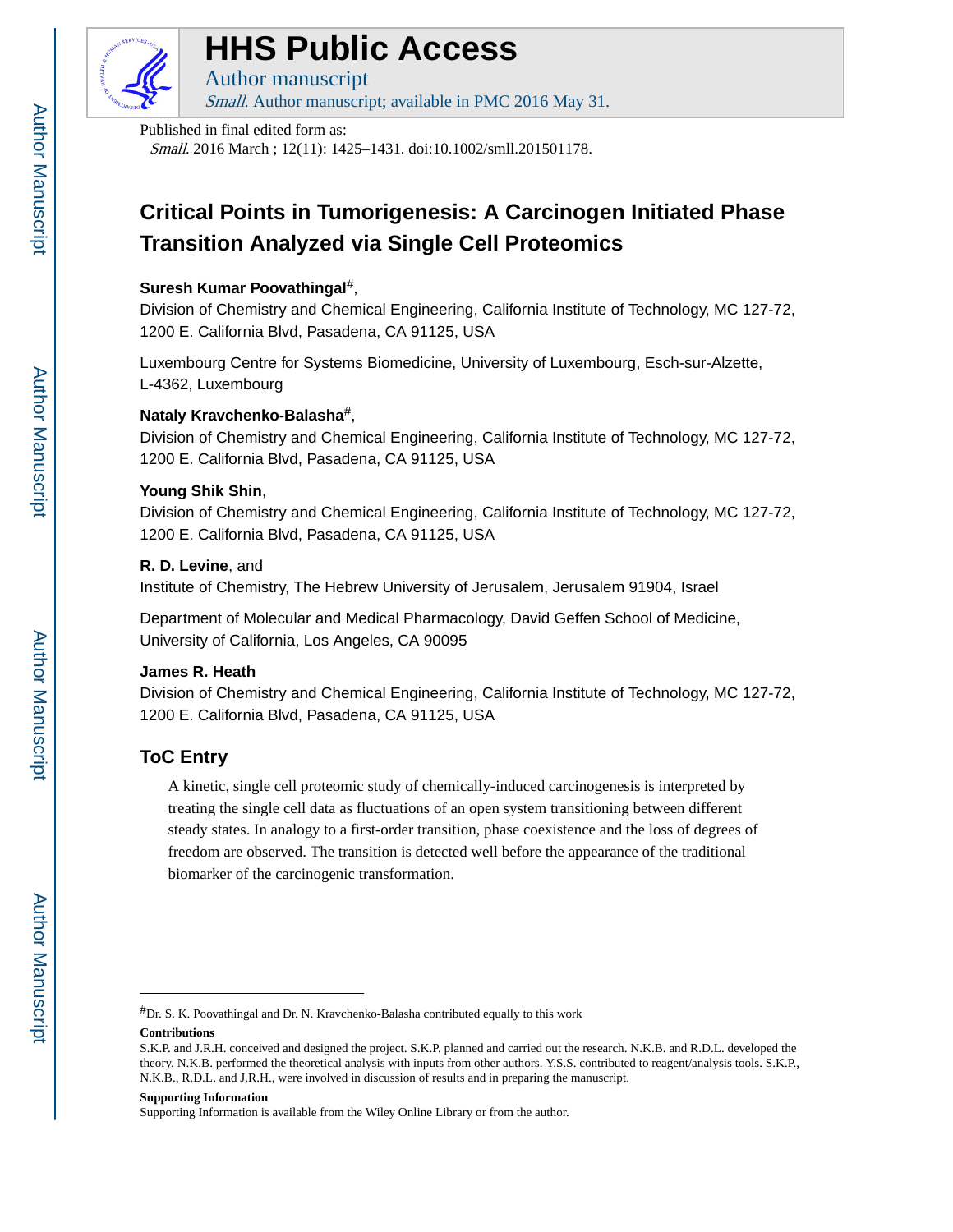

#### **Keywords**

single cell proteomics; microfluidics; carcinogenesis; phase transition; steady state

Cellular transitions between distinct steady states are fundamental in processes that range from cellular differentiation to the various steps of carcinogenesis. Such transitions are broadly studied, but general models for understanding them have been historically limited to qualitative descriptions.<sup>[1-4]</sup> This contrasts with phase transitions seen in physical systems, which are well characterized within the context of the physico-chemical laws, and can be partially understood within the context of, for example, simple Ising-type models of magnetization. A control parameter (such as temperature) is varied, and the fluctuations of the magnetic moments of lattice sites are analyzed as the system approaches and passes through a critical point. Those fluctuations can reveal statistical signatures of phase transition, which can be verified experimentally. These include signatures of stable states, signatures of the proximity to a critical point (increased fluctuations), or signatures of a critical point (loss of degrees of freedom or divergence of correlation length). The advantages of such models are that they are independent of many system-specific details; such details are captured in the interactions between the lattice sites.

Such physical models have been applied to *in silico* modelling of transitions in gene and protein regulatory networks within cells.<sup>[4, 5</sup>] Chemical kinetics<sup>[6]</sup> or a master equation formalism<sup>[7, 8</sup>] is used to model the regulatory networks as a set of elementary reactions, which can provide what are effectively the site interactions. Tuning specific kinetic or molecular parameters can push the model towards or through a critical point. These approaches can identify steady states, and provide insights into those parameters that can trigger transitions. For purely in silico models, or even for experimentally-calibrated models,<sup>[6]</sup> predictions near critical points (non-linear regimes) are challenging.

We describe a conceptually straightforward and potentially general approach for understanding cellular transitions. We begin with quantitative measurements of a panel of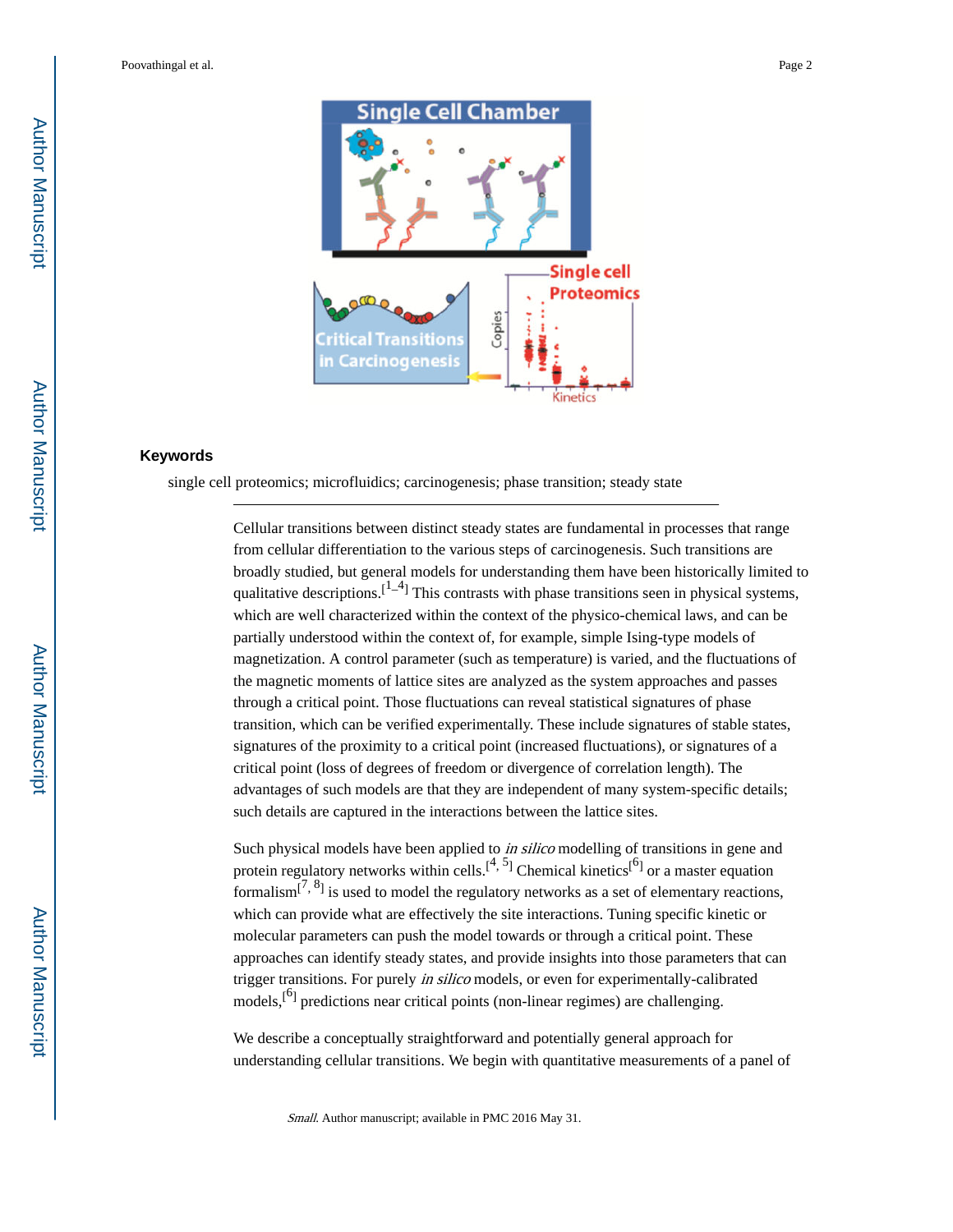functional proteins from single cells. For each regulatory protein, we measure its single cell expression level for a statistically significant number of cells, thereby, determining the variations in expression levels. We interpret the experimental results using an information theoretic approach for resolving steady states, transitions between states, and a detailed analysis, at the molecular level, of how those transitions relate back to their control parameter(s).

The Single Cell Barcode Chip (SCBC) has been extensively described and validated previously.<sup>[9, 10</sup>] It is based on isolating single cells within nanoliter-volume microchambers for cell capture, lysis, and subsequent proteomic analysis (Figure S1 and Text ST1–7). Each microchamber contains a miniature antibody array for the capture and detection of a panel of proteins (Figure S1d). The cell determines the copy numbers of a given protein, while the microchamber volume determines the concentration. Sandwich ELISA-like assays with measurement error of  $\langle 10\%$ , permit full calibrations (Text ST7). The benchmarking of the SCBC assay with other single cell proteomics techniques such as FACS and mass cytometry has been reported.<sup>[11, 12</sup>]

Our theoretic approach starts with the statistical definition of a stable steady state, which is one in which the fluctuations (here, the measured protein copy numbers per cell, measured across many single cells) comprise a uniformly broadened distribution about an unchanging mean (a state of minimal free energy). The application of a chemical carcinogen to epithelial cells induces certain constraints within the cells that result in non-uniform fluctuations, which may be interpreted as deviations from the steady state. To analyze the fluctuations, we employ thermodynamics based Surprisal analysis.<sup>[13\_15</sup>] This analysis was first applied to characterize the dynamics of non-equilibrium systems in chemical physics.<sup>[13]</sup> In biology, Surprisal analysis allows for the identification of the expected gene expression levels at the steady state,  $[16, 17]$  and deviations from the steady state due to constraints operating within the system.<sup>[15, 17</sup>] Here, we recognize the constraints by identifying groups of proteins associated with a given constraint, and so exhibit similar deviations from the steady state.<sup>[18]</sup> Thus, we relate a given constraint to an unbalanced process operating in the system. More than one unbalanced process may operate in the system. Since the experiments yield measurements of specific protein levels in copy numbers per cell, we can analyze the variations of free energy differences (albeit limited by the measured proteins) that exist between the cell populations at a particular time point of treatment, relative to the steady state (untreated) control cells.

Cells are finite systems. This means that cells from a clonal population will vary from one another in terms of the copy numbers of specific analytes.<sup>[19]</sup> It is this cell-to-cell variability that, comprises the fluctuations which, in turn, provide a critical input into the thermodynamics-inspired models used here. By contrast, bulk measurements just provide an average value. An additional set of parameters that is captured at the single cell level are the protein-protein correlations. In bulk assays, two proteins are correlated if their average levels increase or decrease together, when the system is perturbed. In this work, the measured correlations and anti-correlations depend upon the statistical relationship between any two proteins, as measured across many single cells. Two proteins may be correlated in the bulk,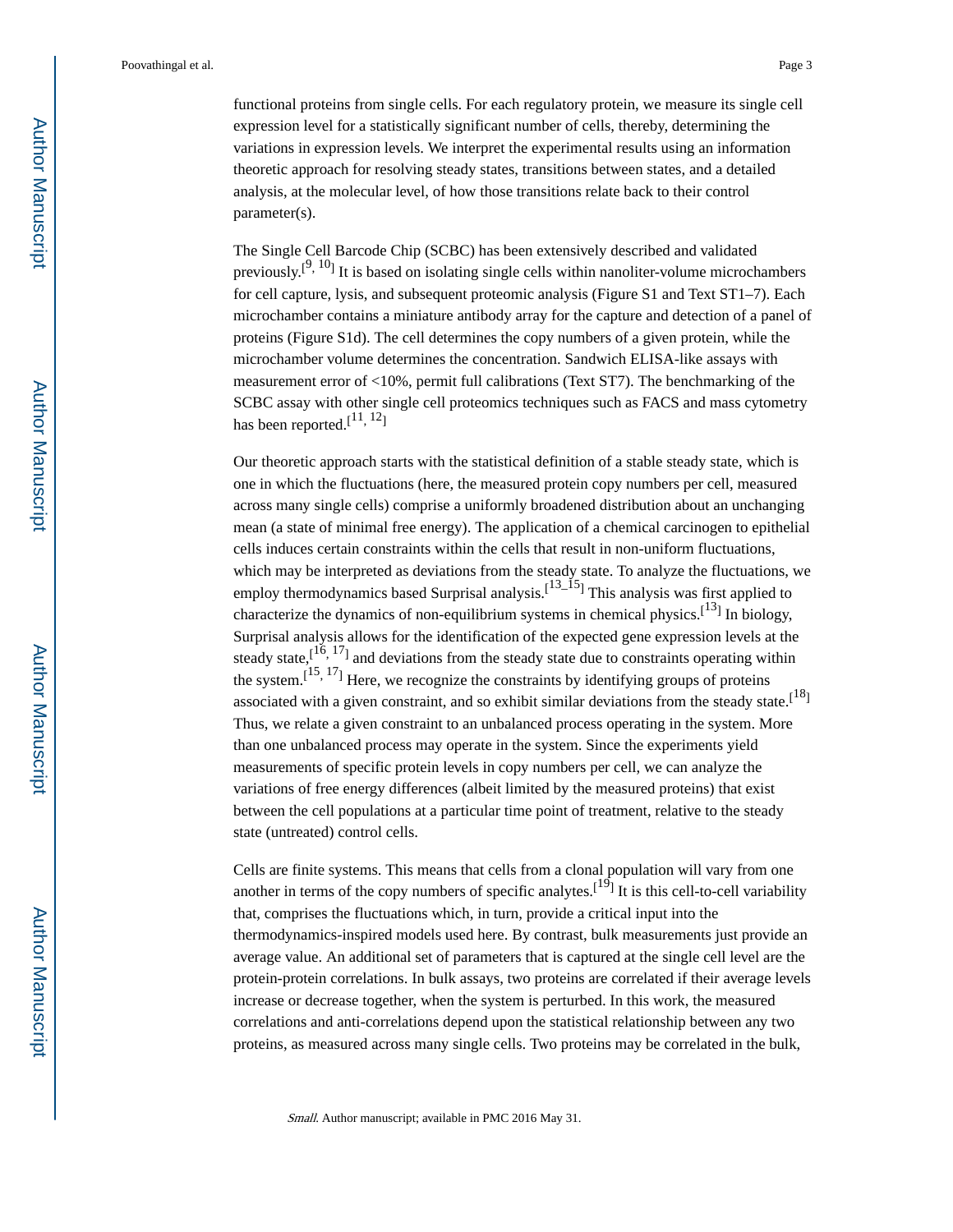but have no statistically significant protein-protein correlation at the level of single cells (detailed example in Figure S2).

The basic system used for carcinogenic transformation is a non-transformed MCF-10F cell line, which is grown in a mitogenic factor-supplemented growth medium (Text ST8). Following literature protocols, $\sqrt{20-22}$  the CIC transition was triggered by periodically dosing a culture of MCF-10F human mammary epithelial cells with Benzo[a]pyrene (B[a]P), according to the timeline of Figure 1(a) and 1(b). Each 48 hour dose is followed by passaging in normal growth medium for ~2 weeks. After three dosages, the cells were maintained in the normal growth medium indefinitely. Untreated controls were cultured and passaged concurrently (Text ST8 and ST9). CiC kinetics was studied through quantification of a panel of 11 functional proteins from single cells, at 9 different time points (Figure 1(b)).

The selection of the protein panel to characterize the carcinogenic transformation was based on a literature analysis deigned to identify a readily managed number of functional phosphoproteins that best represent the signaling dynamics during carcinogenesis.<sup>[23\_34</sup>] The panel of assayed proteins (Table S1) represent various cellular processes that are strongly influenced by the carcinogen treatment, including cell proliferation, cell-cycle regulation and apoptosis. A more comprehensive panel could permit a more statistically thorough investigation of the CiC and perhaps reveal more biology, but it would be unlikely to alter the basic conclusions drawn from this work.

The transformation phenotypes were analyzed using bulk colonogenic assays to assess changes in cell viability and cellular phenotypes. a.) limited cell density growth assay, b.) dependence on the mitotic factor for the cell survival. c.) ability of the cells to survive in 3D growth matrix (Anchorage Independence Assay). In all these assays, only the transformed cells demonstrated proliferative advantage. Four weeks following start of treatment, the cells exhibited minor morphology changes and, at some point after day 40, they began to exhibit a carcinogenic phenotype, which was clearly measured at day 96, by enhanced proliferation (Figure 1(d,e)), enhanced survival in low growth factor medium (Figure 1(f) and Figure S3), and enhanced ability to generate colonies in soft agar, (Figure 1(g,h)).

The fluctuations of most individual proteins are characterized by narrow distributions at day 0 (control; also see Figure S4 for control samples at different time points) and beyond day 40, where the cells in population are anticipated to be of pre-cancerous phenotype<sup>[20, 22</sup>]. Between day 0 and day 40, the fluctuations exhibit long, uneven tails towards high protein copy numbers (Figure 2(a) and Figure S5). The protein-protein correlation matrices are sparse at day 0 (untreated control; Figure S5a) and days 57–96, but exhibit nearly all-to-all correlations at intermediate times, with a temporary reduction in correlations at day 21 (Figure 2(b)). The all-to-all correlations indicate a divergence of correlation length, which is a statistical indicator of a critical point transition. Preliminary analysis of the single cell data using both the distribution variance and the protein-protein correlation indices indicate the existence of one or more critical points during the time point between days 8–28 (Figure 2).

To make a thermodynamic based characterization of the critical points during the carcinogenesis, we employed surprisal analysis.<sup>[13, 15</sup>] The analysis is based on the premise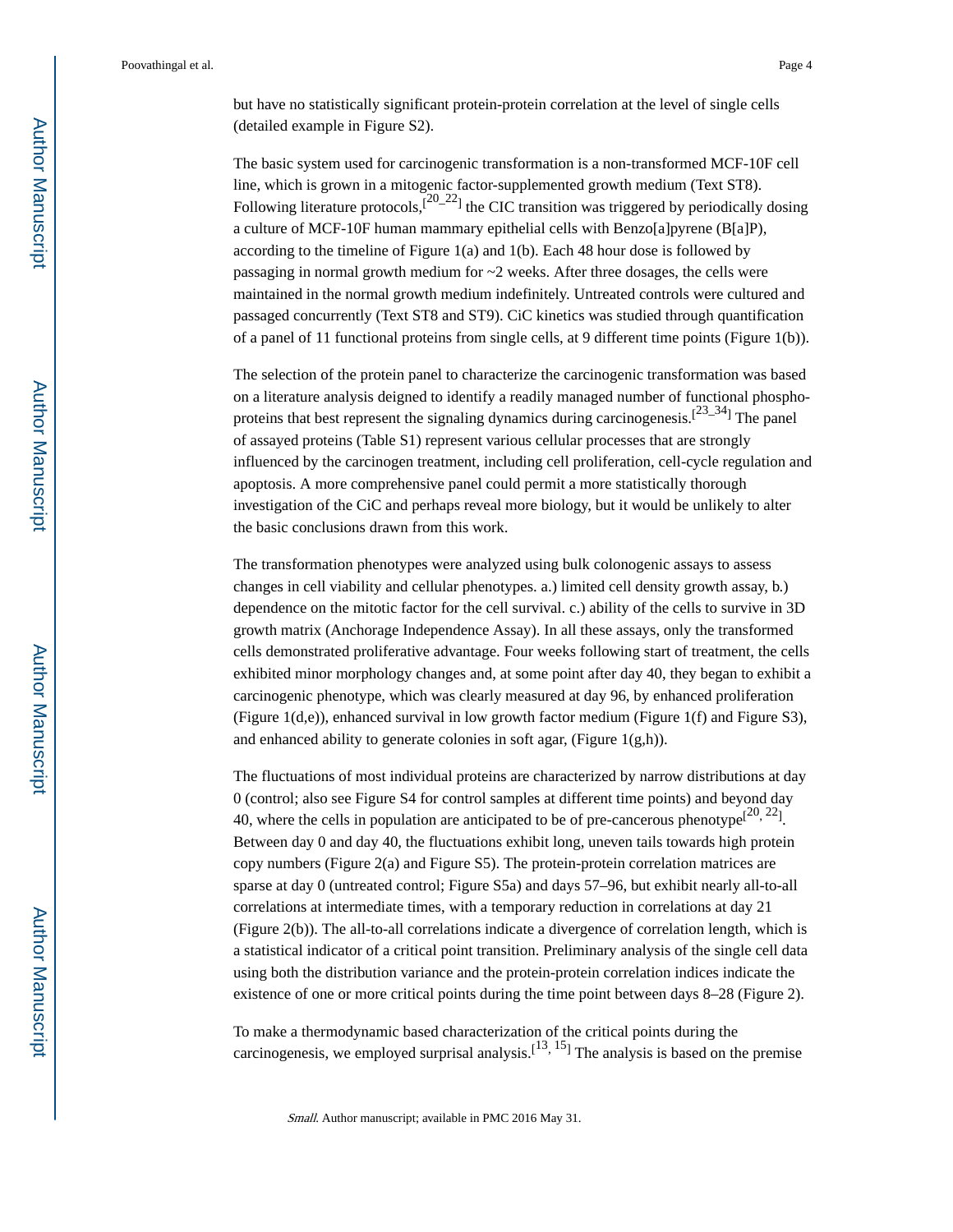that all biological systems reach a state of minimal free energy under standard temperature and pressure given the existing environmental and genomic constraints. Importantly, this state is not necessarily the basal, most stable, steady state, which is reached when the system is free of constraints. Our analysis identifies the steady state protein expression levels, and the deviations in those levels due to the existing constraints. B[a]P treatment imposes a constraint but more than one constraint may be identified in the system. Each constraint is associated with an *unbalanced biological process* that deviates the system from the steady state and causes the coordinated deviations of a subset of proteins from their steady state expression level. For more details on surprisal analysis of non-equilibrium biological systems see  $[15-17]$ .

Many complex biological processes, such as the initial transformation towards cancer, occur through the actions of individual cells.<sup>[35]</sup> Similarly, our analysis was implemented independently for each measured cell. The levels of different proteins for each *cell* at each time point  $t$  are represented as Equation 1 (details in Text ST11):

| $X_i(cell, t)$       | $\equiv$ | $X_i^o(\text{cell},t)$ | exp | $\left(-\sum_{\alpha=1}G_{i\alpha}\lambda_{\alpha}(cell,t)\right)$ |  |
|----------------------|----------|------------------------|-----|--------------------------------------------------------------------|--|
| experimental         |          | level of protein $i$   |     | changes of the free energy                                         |  |
| level of protein $i$ |          | in the steady state    |     | due to the constraints $\alpha = 1, 2, $                           |  |

Here,  $X_i^0(cell, t)$  the expected expression level of a protein *i* at the steady state in a measured  $cell$  at the time point  $t$ . This parameter corresponds to the steady state and is time-invariant.

We do not constrain  $X_i^0$  (cell, t) to a constant value but use any resulting variation as a check for the constancy of the parameter. The exponential term in Equation 1 represents the deviation from the steady value due to the constraints. For convenience, for each cell we express the steady state in a form analogous to the deviations,

 $X_i^0(cell, t) = \exp(-G_{i0}\lambda_0(cell, t))$ .  $G_{i0}$  and  $G_{i0}$  are weights of a protein *i* in the steady state and unbalanced processes  $\alpha=1,2$ . respectively, while  $\lambda_0(\text{cell}, t)$  and  $\lambda_a(\text{cell}, t)$  are weights of the steady state and unbalanced processes  $\alpha = 1, 2, \ldots$  in a cell *i* at time point *t*. (Details in Table S1 and Text ST12).

The untreated (control) cells, as well as cells at d40 – d96, were found to be close to the steady state, meaning that  $X_i(\text{cell}, t) \simeq X_i^0(\text{cell}, t)$ . This can be seen in Figure 3(a), in which we plot time dependent weights of the steady state and the first two constraints, for each cell. Note that  $\lambda_1$  and  $\lambda_2$  are near 0-valued for the control (C) and at days 40–96. Furthermore, note, in Figure 3(b), that the steady state variations ( $G_{i0}\lambda_0(\text{cell})$ ) for the control and for days 40–96 are well-fit by a single Gaussian. For these latter time points, the mean value of  $G_{i0}\lambda_0$  is slowly evolving, as the weights ( $\lambda_1$  and  $\lambda_2$ ) of the  $\alpha=1,2$  constraints dissipate over time and the system settles to a steady state.

At intermediate times, the picture is quite different. Shortly following carcinogen exposure (days 8–28), the two constraints  $\alpha=1$ , 2 take on significant amplitude. Figure 3(a)), implying strong deviations from the steady states. For a given time point, these constraints deviate in the same direction for all of the cells in the population, excepting at day 28 (Figure 3(a)). A third constraint ( $\alpha$ =3) was found to have significant weight only at day 21 (Figure S6). All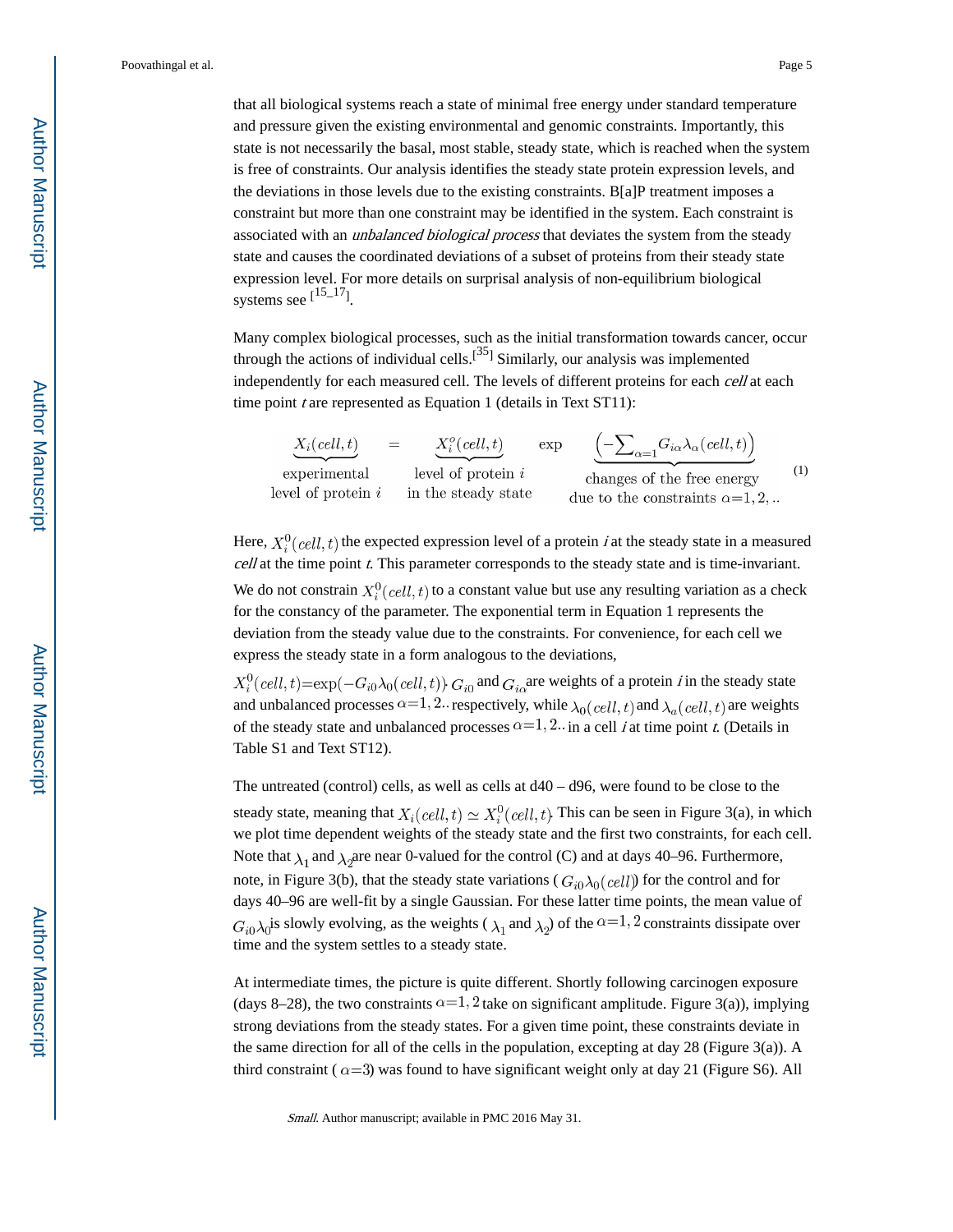other higher terms fluctuate about zero throughout the time course studied. Interestingly, the steady state variations (Figure 3(b)) yield clear bimodal distributions at day 12, either bimodal or strongly skewed distributions at days 15 and 21, and again a clear bimodal distribution at day 28. These bimodal distributions hint at a phase coexistence, which, in turn, hints at a phase transition that happens at day  $\sim$  12 and then again at day 28.

We analyzed this potential phase coexistence by taking a cue from the ice/water transition system. We can distinguish between two phases (water and ice) based on different physical attributes such as different index of light reflection or differences in the shear modulus. In other words, we look for an observable parameter that differs in value between the two phases. Here we use the weight of the  $\alpha=1$  constraint (most significant constraint;  $\lambda_1$ ) as a distinguishing observable parameter for the CIC transition. Scatter plots of  $\lambda_0(\text{cell}, t)$  vs.  $\lambda_1$ (cell, t) for days 12 and 28 are shown in Figure 3(c). These plots reveal that the two coexisting cell populations differ in the significance of the first unbalanced process. (For more details see Text S12). A biological interpretation of the constraint  $\alpha = 1$  is provided by analyzing the values of  $G_{i1}$ . This shows that the dominant constraint  $\alpha = 1$  is largely characterized by an anti-correlation of the proteins p70S6K and pERK (Figure S7). If  $\lambda_1$  is positive then p70S6K is induced and pERK is repressed and vice versa. These two proteins are known to be involved in the process of CIC through the MAPK and p70S6K pathway.<sup>[36, 37</sup>] Protein p70S6k plays a special role in the analysis since it has the highest weight in the process  $\alpha = 1$  (Figure S7). Therefore this process, which dominates the transition, is most clearly seen in the data for protein p70s6k (Figure 3b). Nevertheless the time trend, as shown by  $\lambda_1(\text{cell}, t)$ , is the same for all proteins (Text S12).

The  $\alpha$ =2 constraint is important during days 8–15, and is largely described by an anticorrelation of pGSK with pCHK2 and, to a lesser extent, an anti-correlation between pGSK and Cox2. The  $\alpha = 3$  constraint has measurable weight only at day 21, which is evidently the least stable point of the transition (Figure 3(b)). This constraint exhibits anti-correlations between the pair of proteins pAkt and pERK and the apoptotic proteins, pCHK2, BCL2 and p53 (Figure S7).

The above discussion implies one or more critical point transitions between days 8 and 28. If that transition is of first order, then changes in at least one or more extensive variables (i.e. energy) will not significantly influence the conjugated intensive variables (i.e. temperature).<sup>[38]</sup> In these experiments, we are particularly sensitive to the relationships between the extensive variables of protein copy numbers and the intensive variables of protein chemical potentials.  $[10, 39]$  This is because we directly measure protein copy numbers and protein-protein correlations. This allows us to estimate how changing the levels

of one protein will influence other proteins through the relationship  $\beta \Delta \mu = \sum^{-1} \Delta \overline{N}$ . Here, the components of the vectors  $\overline{\Delta N}$  and  $\Delta \mu$  represent the changes in average protein copy numbers and protein chemical potentials, respectively, between any two time points, while  $\beta=1/k_B T$  and  $\Sigma$  is the measured protein-protein covariance matrix. For a stable state, or a weak perturbation, this matrix relation can be used as a quantitative statement of the principle of Le Chatelier.<sup>[10]</sup>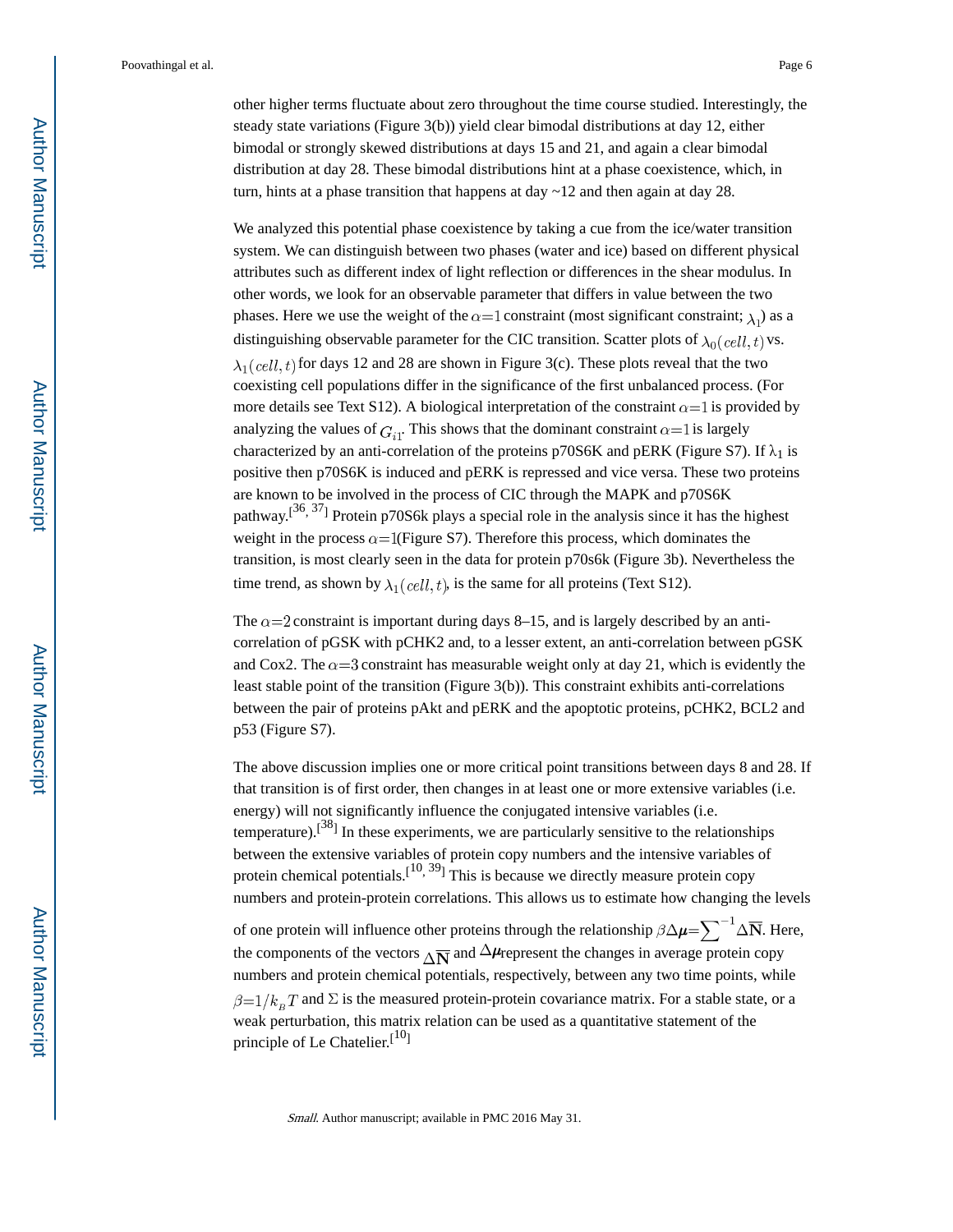We examined the covariance matrix  $\Sigma$  at every time point. If  $\Sigma$  has a significant increase in its eigenvalues in comparison with other time points, this indicates that the inverse matrix,  $\sum$ <sup>-1</sup>, has one or more near zero eigenvalues. The appearance of the near zero eigenvalues indicates that changes in protein copy numbers do not lead to changes in the chemical potential of those proteins, thus implying the loss of one or more degrees of freedom, as expected for a phase transition (the Gibbs Phase rule).<sup>[38]</sup> If one or more of the chemical potentials do not change, the implication is that no work is required to move those proteins from one phase to another.

We identified an onset of the increase in the eigenvalues of  $\Sigma$  at day 8, reaching a maximum at day 15, and then followed by a steep drop (Figure 3(d)), implying that a phase transition occurs at days 12–15. However, the overall transition between the two steady states at the endpoints of the study appears to sample multiple intermediate states, and in interesting ways. The steep drop in the eigenvalues at day 21 implies a transition at that point is the inverse of the 'normal' transition between days 12–15 (i.e. the eigenvalues of  $\Sigma$  approach 0 at 21). This still can be viewed as a singular point that is, in fact, similar to a hypoxiainduced transition previously reported within an mTOR signaling network for certain brain cancer tumor models.<sup>[39]</sup> A second sharp increase in the eigenvalues day 28 point to the occurrence of a second loss of degree of freedom. A key result is that the cellular transition, which is detected as early as days 12–15 following start of treatment, precedes the phenotypic change, (Figure 1 (c)–(g)), which is observed after day 40.

In this work, a microfluidic platform for single cell proteomic analysis, involving a panel of functional proteins relevant for carcinogenesis process, was used to investigate the existence of critical phase transitions in an epithelial system undergoing chemical induced carcinogenesis (CiC). Statistical fluctuations and protein-protein correlation matrices indicate the existence of tipping point bifurcation dynamics in the system undergoing CiC. A more detailed, quantitative Le Chatelier's principle framework of Surprisal analysis, based on protein covariance matrices, was used to connect the measured fluctuations of proteins from single cells to a thermodynamics based approach for identifying the classical hallmarks of phase transition: phase coexistence, loss of degrees of freedom. This is conceptually similar to Ising-type model, where the CiC process may be viewed as a phase transition between two stable steady (Figure 3(b)). The transition, while broad, appears as almost a textbook example of a 1st order phase transition, with hallmarks that include, in the vicinity of the critical point, divergent correlations, phase coexistence, and loss of degrees of freedom.

A practical observation is that the actual CiC transition (around day 15), significantly precedes the actual emergence of the traditional precancerous phenotype, which appears between day 40 and day 96. In fact, statistical indicators anticipate the onset of a critical point transition as early as day 8 following start of treatment. There are a number of other cellular transitions associated with carcinogenesis, including the transition to an invasive and/or a metastatic phenotype, or the transition to a drug-resistant phenotype. Whether the approaches here can be generally applied towards these other transitions and, in particular,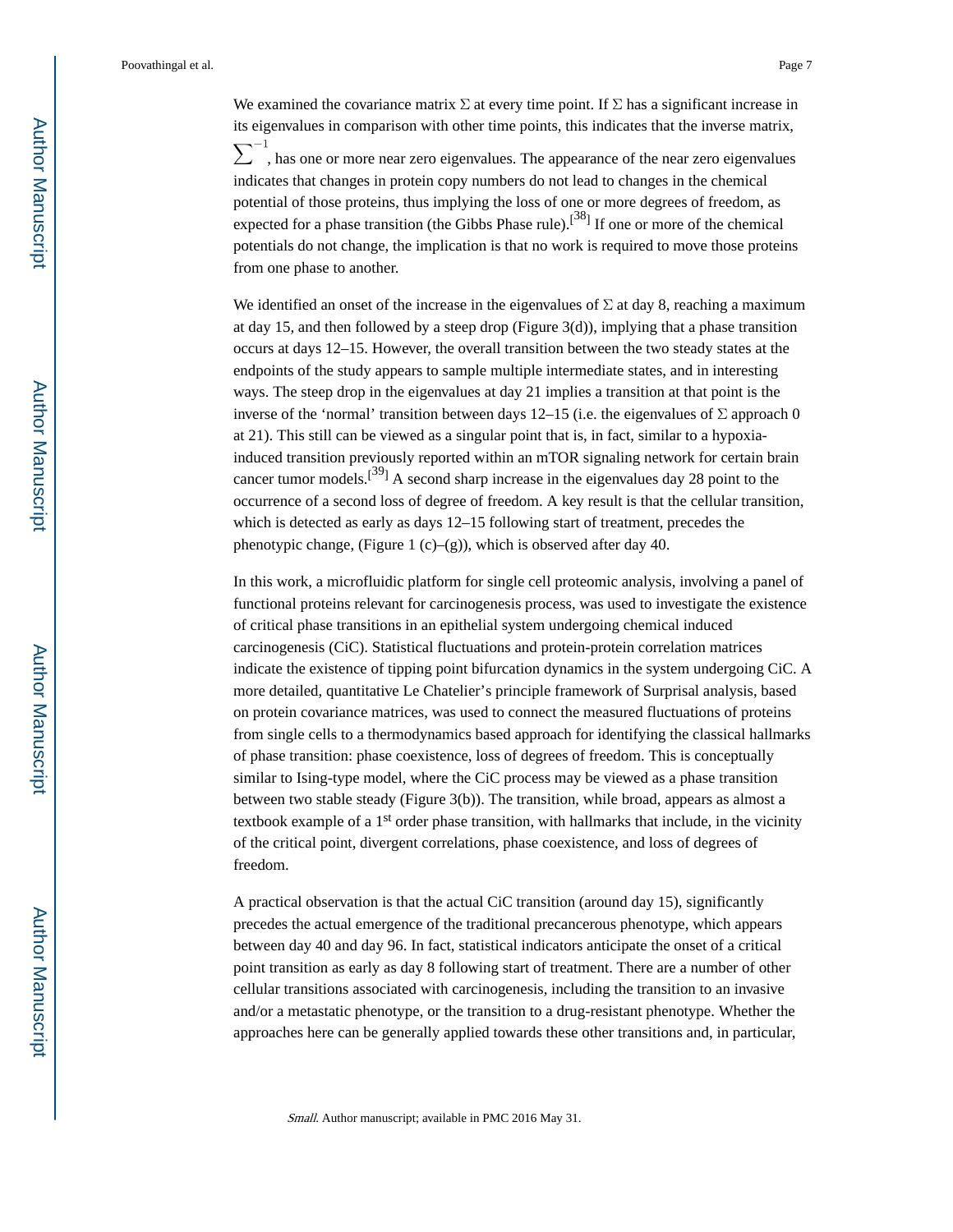whether they can be used to anticipate those transitions, is an open question that we are actively pursuing.

## **Supplementary Material**

Refer to Web version on PubMed Central for supplementary material.

## **Acknowledgments**

We are grateful to Rudi Balling, Alexander Skupin and Yaron Antebi for their detailed and insightful discussion and comments on the contents of the manuscript. This work is funded by the National Cancer Institute through grant 5U54 CA119347, the Jean Perkins Foundation, the Ben and Catherine Ivy Foundation, and an Intermobility grant Sinc-Prot; 2013 from Fonds National de la Recherche Luxembourg, Grand Duchy of Luxembourg.

#### **References**

- 1. Huang S. Bioessays. 2012; 34(2):149–57. DOI: 10.1002/bies.201100031 [PubMed: 22102361]
- 2. Slack JM. Nat Rev Genet. 2002; 3(11):889–95. DOI: 10.1038/nrg933 [PubMed: 12415319]
- 3. Waddington CH. The strategy of the genes ; a discussion of some aspects of theoretical biology. London. 1957:ix, 262.
- 4. Wang J, Zhang K, Xu L, Wang E. Proc Natl Acad Sci U S A. 2011; 108(20):8257–62. DOI: 10.1073/pnas.1017017108 [PubMed: 21536909]
- 5. Wang J, Xu L, Wang E. Proc Natl Acad Sci U S A. 2008; 105(34):12271–6. DOI: 10.1073/pnas. 0800579105 [PubMed: 18719111]
- 6. Krotov D, Dubuis JO, Gregor T, Bialek W. Proc Natl Acad Sci U S A. 2014; 111(10):3683–8. DOI: 10.1073/pnas.1324186111 [PubMed: 24516161]
- 7. Gillespie DT. J Phys Chem. 1977; 81(25):2340–2361. DOI: 10.1021/j100540a008
- 8. Zhang B, Wolynes PG. Proc Natl Acad Sci U S A. 2014; 111(28):10185–90. DOI: 10.1073/pnas. 1408561111 [PubMed: 24946805]
- 9. Shi Q, Qin L, Wei W, Geng F, Fan R, Shin YS, Guo D, Hood L, Mischel PS, Heath JR. Proc Natl Acad Sci U S A. 2012; 109(2):419–24. DOI: 10.1073/pnas.1110865109 [PubMed: 22203961]
- 10. Shin YS, Remacle F, Fan R, Hwang K, Wei W, Ahmad H, Levine RD, Heath JR. Biophys J. 2011; 100(10):2378–86. DOI: 10.1016/j.bpj.2011.04.025 [PubMed: 21575571]
- 11. Ma C, Fan R, Ahmad H, Shi Q, Comin-Anduix B, Chodon T, Koya RC, Liu CC, Kwong GA, Radu CG, Ribas A, Heath JR. Nat Med. 2011; 17(6):738–43. DOI: 10.1038/nm.2375 [PubMed: 21602800]
- 12. Yu J, Zhou J, Sutherland A, Wei W, Shin YS, Xue M, Heath JR. Annu Rev Anal Chem (Palo Alto Calif). 2014; 7:275–95. DOI: 10.1146/annurev-anchem-071213-020323 [PubMed: 24896308]
- 13. Levine RD, Bernstei Rb. Accounts Chem Res. 1974; 7(12):393–400. DOI: 10.1021/Ar50084a001
- 14. Levine, RD.; Tribus, M. The maximum entropy formalism : a conference held at the Massachusetts Institute of Technology on May 2–4, 1978. MIT Press; Cambridge, Mass: 1979. p. xiip. 498
- 15. Remacle F, Kravchenko-Balasha N, Levitzki A, Levine RD. Proc Natl Acad Sci U S A. 2010; 107(22):10324–9. DOI: 10.1073/pnas.1005283107 [PubMed: 20479229]
- 16. Kravchenko-Balasha N, Levitzki A, Goldstein A, Rotter V, Gross A, Remacle F, Levine RD. Proc Natl Acad Sci U S A. 2012; 109(12):4702–7. DOI: 10.1073/pnas.1200790109 [PubMed: 22392990]
- 17. Kravchenko-Balasha N, Remacle F, Gross A, Rotter V, Levitzki A, Levine RD. BMC Syst Biol. 2011; 5:42.doi: 10.1186/1752-0509-5-42 [PubMed: 21410932]
- 18. Kravchenko-Balasha N, Wang J, Remacle F, Levine RD, Heath JR. Proc Natl Acad Sci U S A. 2014; 111(17):6521–6. DOI: 10.1073/pnas.1404462111 [PubMed: 24733941]
- 19. Walling MA, Shepard JR. Chem Soc Rev. 2011; 40(7):4049–76. DOI: 10.1039/c0cs00212g [PubMed: 21487572]
- 20. Calaf G, Russo J. Carcinogenesis. 1993; 14(3):483–92. [PubMed: 8453725]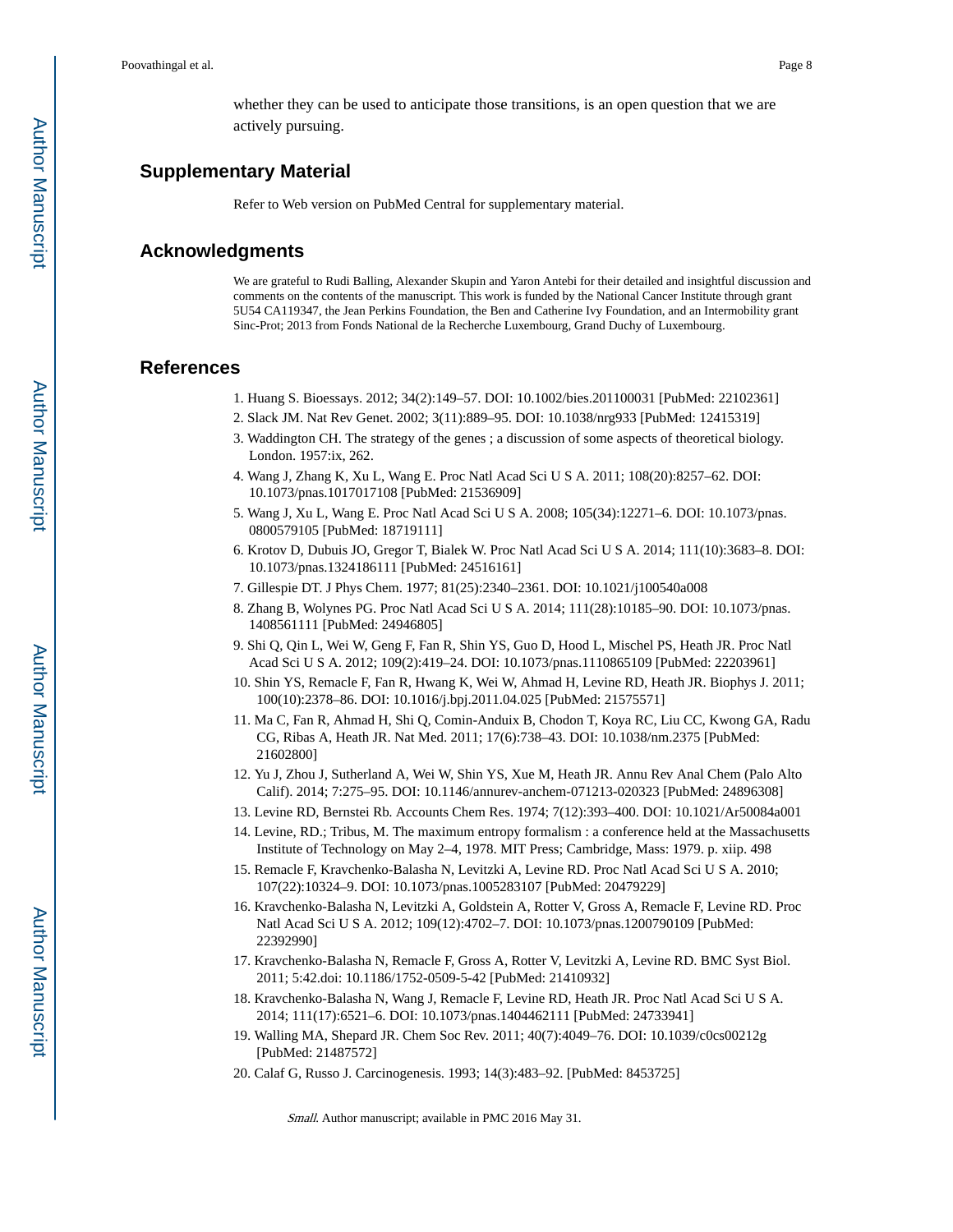- 22. Russo J, Calaf G, Russo IH. Crit Rev Oncog. 1993; 4(4):403–17. [PubMed: 8353140]
- 23. Bocca C, Ievolella M, Autelli R, Motta M, Mosso L, Torchio B, Bozzo F, Cannito S, Paternostro C, Colombatto S, Parola M, Miglietta A. Expert Opin Ther Targets. 2014; 18(2):121–35. DOI: 10.1517/14728222.2014.860447 [PubMed: 24325753]
- 24. Choo AY, Blenis J. Cancer Cell. 2006; 9(2):77–9. DOI: 10.1016/j.ccr.2006.01.021 [PubMed: 16473275]
- 25. Cross DA, Alessi DR, Cohen P, Andjelkovich M, Hemmings BA. Nature. 1995; 378(6559):785–9. DOI: 10.1038/378785a0 [PubMed: 8524413]
- 26. Datta SR, Dudek H, Tao X, Masters S, Fu H, Gotoh Y, Greenberg ME. Cell. 1997; 91(2):231–41. [PubMed: 9346240]
- 27. Denissenko MF, Pao A, Tang M, Pfeifer GP. Science. 1996; 274(5286):430–2. [PubMed: 8832894]
- 28. Gotoh J, Obata M, Yoshie M, Kasai S, Ogawa K. Carcinogenesis. 2003; 24(3):435–42. [PubMed: 12663502]
- 29. Hodgkinson CP, Sale EM, Sale GJ. Biochemistry. 2002; 41(32):10351–9. [PubMed: 12162751]
- 30. Shaw RJ, Cantley LC. Nature. 2006; 441(7092):424–30. DOI: 10.1038/nature04869 [PubMed: 16724053]
- 31. Sheppard K, Kinross KM, Solomon B, Pearson RB, Phillips WA. Crit Rev Oncog. 2012; 17(1):69– 95. [PubMed: 22471665]
- 32. Wyllie AH. Curr Opin Genet Dev. 1995; 5(1):97–104. [PubMed: 7749333]
- 33. Ye F, Xu XC. Mol Cancer. 2010; 9:93.doi: 10.1186/1476-4598-9-93 [PubMed: 20426865]
- 34. Yook JI, Li XY, Ota I, Hu C, Kim HS, Kim NH, Cha SY, Ryu JK, Choi YJ, Kim J, Fearon ER, Weiss SJ. Nat Cell Biol. 2006; 8(12):1398–406. DOI: 10.1038/ncb1508 [PubMed: 17072303]
- 35. Navin NE. Genome Biol. 2014; 15(8):452.doi: 10.1186/s13059-014-0452-9 [PubMed: 25222669]
- 36. Ding J, Ning B, Gong W, Wen W, Wu K, Liang J, He G, Huang S, Sun W, Han T, Huang L, Cao G, Wu M, Xie W, Wang H. J Biol Chem. 2009; 284(48):33311–9. DOI: 10.1074/jbc.M109.046417 [PubMed: 19801633]
- 37. Shi Y, Hsu JH, Hu L, Gera J, Lichtenstein A. J Biol Chem. 2002; 277(18):15712–20. DOI: 10.1074/jbc.M200043200 [PubMed: 11872747]
- 38. Yeomans, JM. Statistical mechanics of phase transitions. Clarendon Press; Oxford University Press; Oxford England New York: 1992. p. xp. 153
- 39. Wei W, Shi Q, Remacle F, Qin L, Shackelford DB, Shin YS, Mischel PS, Levine RD, Heath JR. Proc Natl Acad Sci U S A. 2013; 110(15):E1352–60. DOI: 10.1073/pnas.1303060110 [PubMed: 23530221]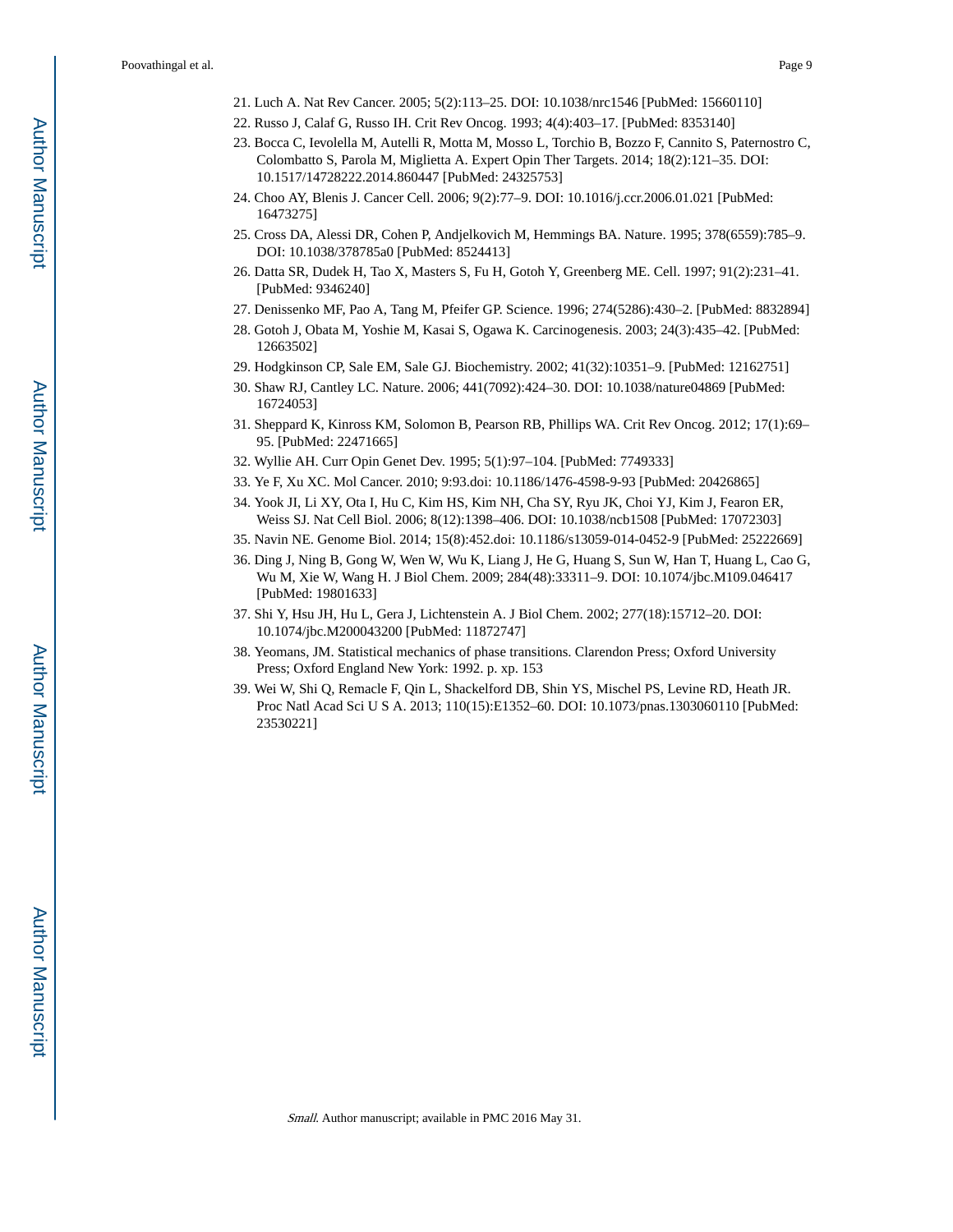

#### **Figure 1. The experimental schema and results of colonogenic assay**

a. Protocol for the cycles of B[a]P treatment of the MCF 10F cells. b. Time line representing B[a]P dosing, and the 9 (including control) time points for the SCBC analysis. c. Colonogenic assays of cells treated with  $B[a]P$ , in complete growth medium under limited cell density. The numbers at the top right of the photographs presents the time point from which the treated cells were used to perform the assay. d. Colonogenic assay for characterizing the anchorage independence (AIG) of MCF-10F cells treated with BaP. e. quantification of colonogenic assay in complete growth medium under limiting cell density (Supporting information text ST 10). Plot shows number of colonies formed from 5000 cell (n=3). f. Quantification of colonogenic assay in reduced growth medium (Supporting information text ST 10; Figure S3). Plot shows number of colonies formed from 20000 cell (n=3). g. Quantification of colonogenic assay in Anchorage Independence assay (Supporting information text ST 10).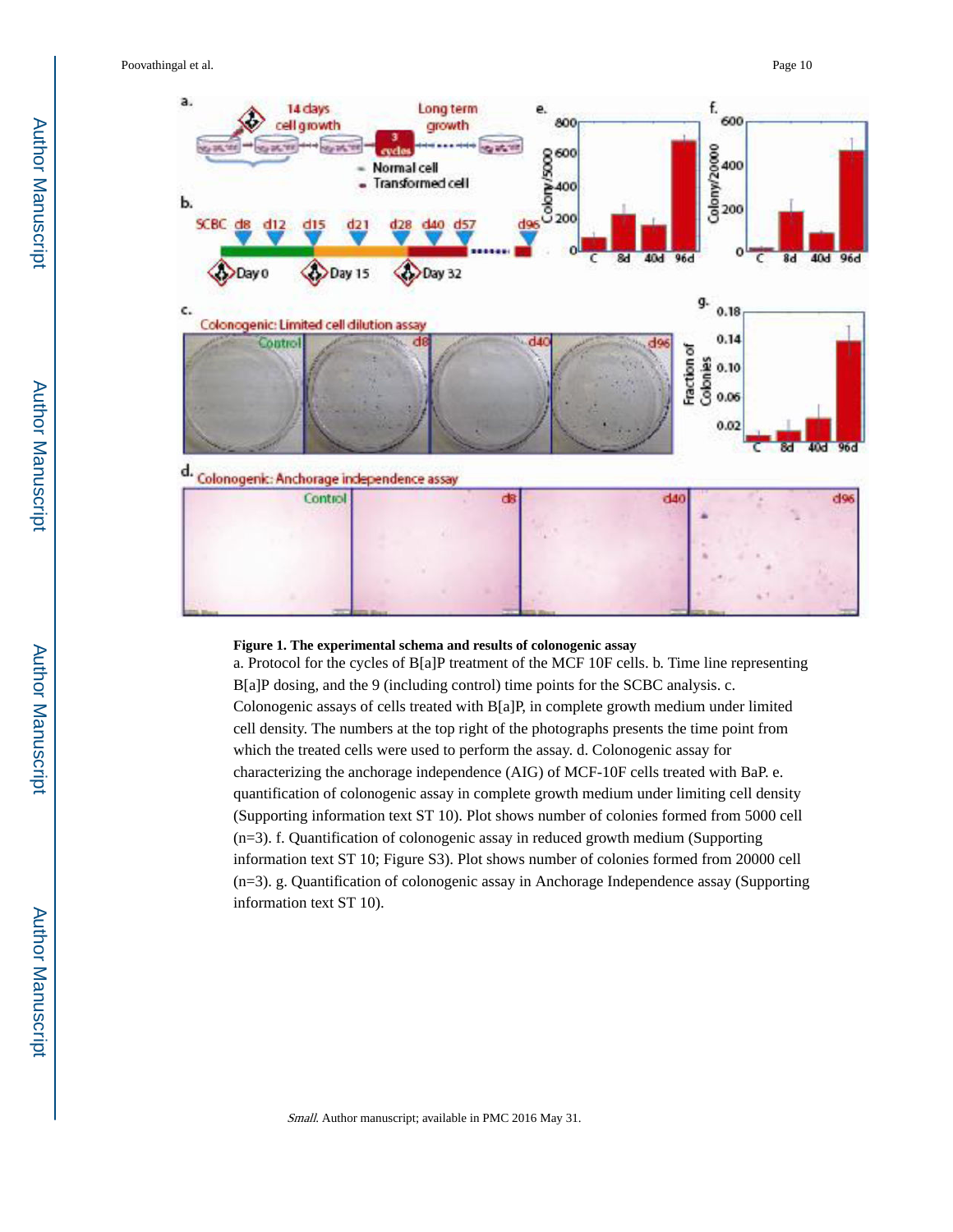

#### **Figure 2. Representative results of the SCBC analysis**

a. One-dimensional scatter plots of the single cell levels of few representative proteins across the kinetic timeline. b. Protein-protein covariance matrices, extracted from SCBC data of MCF-10F cells treated with BaP, at all the time points in the kinetic study.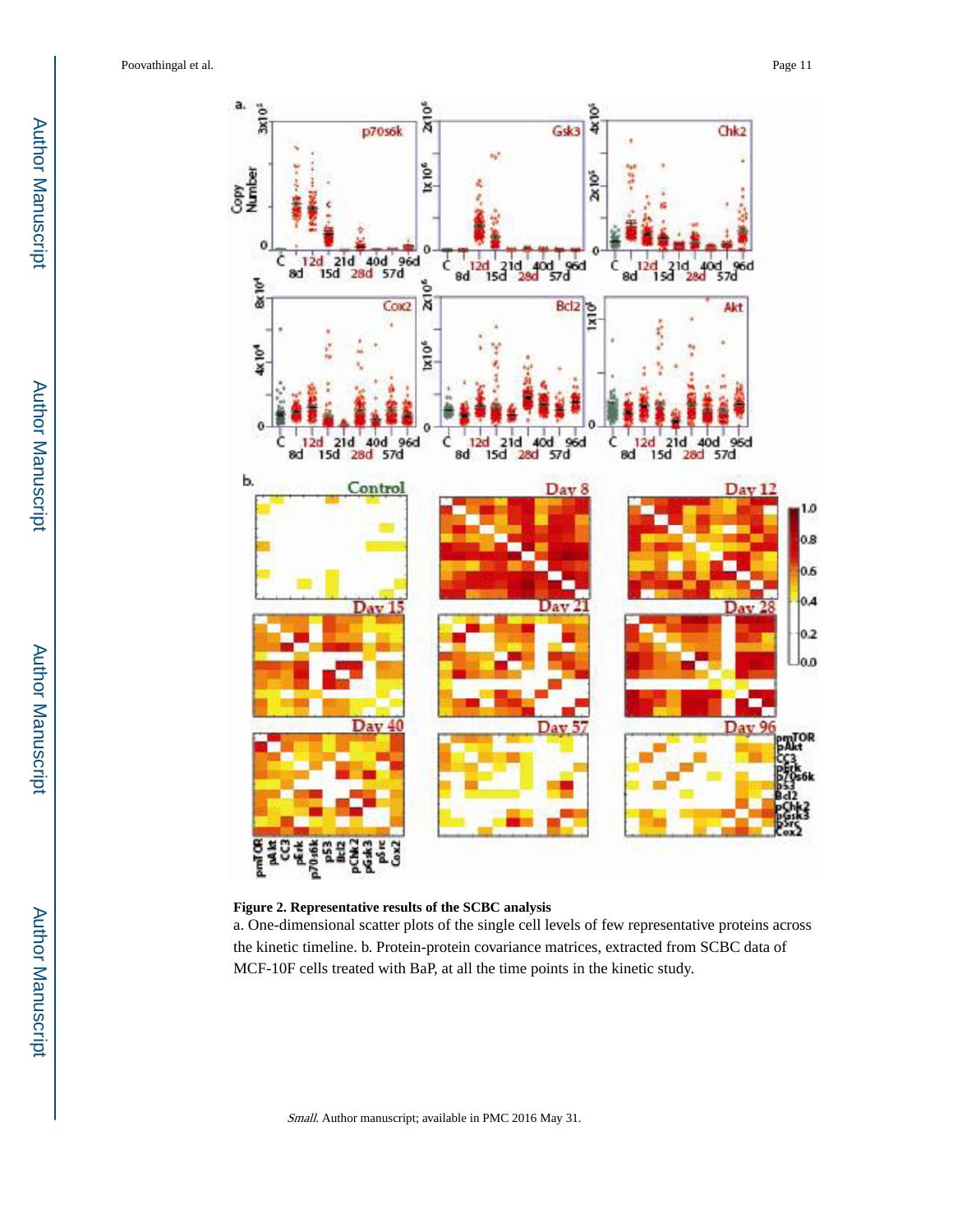



a. The weight of the steady state term ( $\lambda_0$ ) and the first two constraints ( $\lambda_1$ and  $\lambda_2$ ) plotted, for each cell and color-coded for each time point. b. Number of cells vs.  $G_{i0}\lambda_0(cell, t)$ , with different panels shown at different time points shown for the pS6K protein. Comparable distributions are obtained for **other** measured proteins since  $G_{i0}$  are similar (Supplementary figure S7). The distribution (b) at every time point was fitted to either unimodal or Bimodal Gaussian distributions. Bimodal Gaussian distributions appear as the best fitting distribution for the days 12, 15 and 28 ( $\mathbb{R}^2$  >0.95), whereas unimodal Gaussian is the best fit for the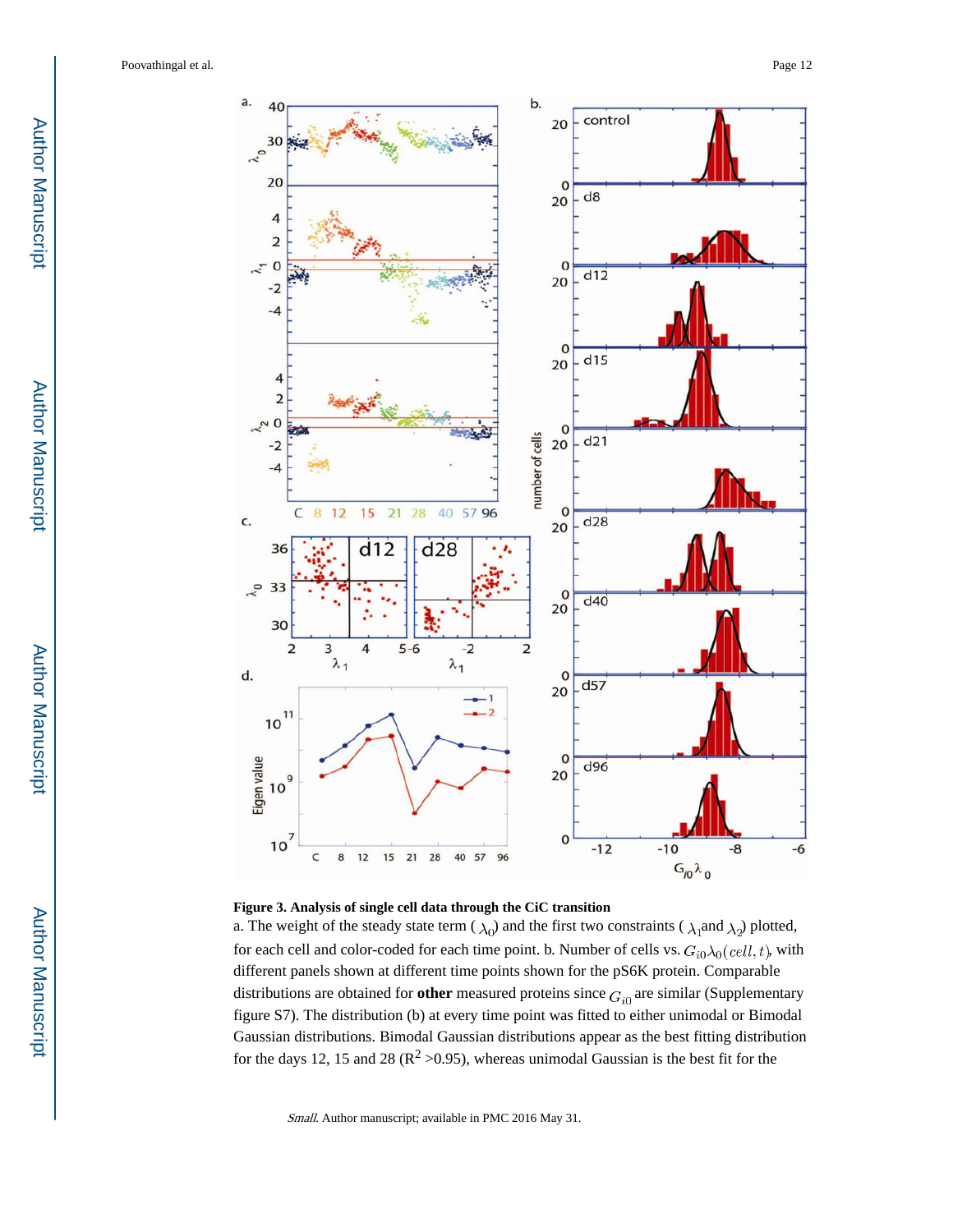control, d57 and d96 ( $\mathbb{R}^2$  >0.95). c. Scatter plots of values  $\lambda_0$  vs  $\lambda_1$  at the day 12 and day 28. The unbalanced process  $\lambda_1$  has higher significance,  $\lambda_1 \neq 0$ , (as indicated by  $\lambda_1 > 3$  at the day 12 or  $\lambda_1 < -2$  at the day 28) in the cell subpopulations with lower protein abundance, as represented by lower values of  $\lambda_0$ . d. Principle eigenvalues (1 and 2) of the covariance matrix are plotted as a function of t.